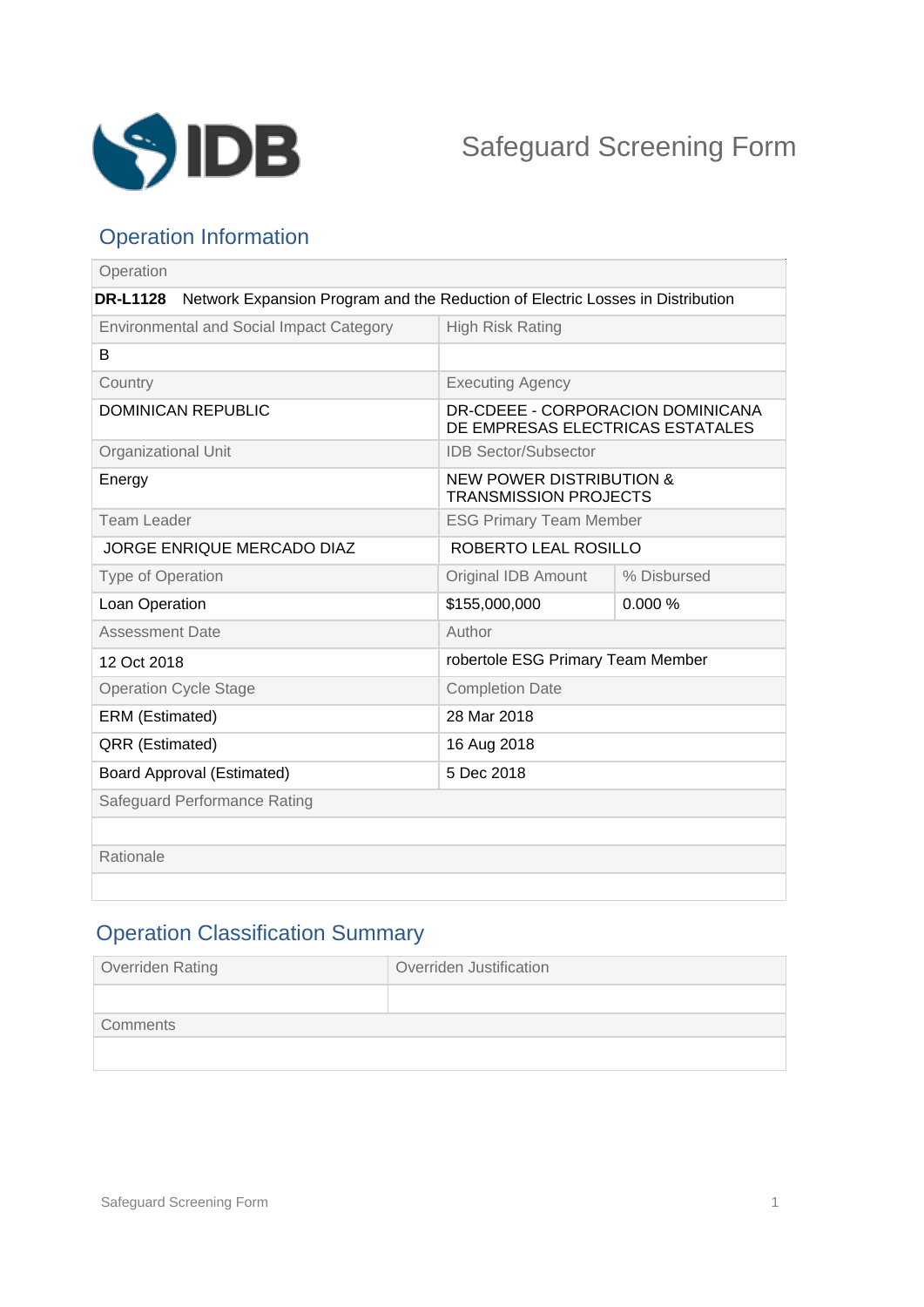

### Conditions / Recommendations

Category "B" operations require an environmental analysis (see Environment Policy Guideline: Directive B.5 for Environmental Analysis requirements)

The Project Team must send to ESR the PP (or equivalent) containing the Environmental and Social Strategy (the requirements for an ESS are described in the Environment Policy Guideline: Directive B.3) as well as the Safeguard Policy Filter and Safeguard Screening Form Reports. These operations will normally require an environmental and/or social impact analysis, according to, and focusing on, the specific issues identified in the screening process, and an environmental and social management plan (ESMP). However, these operations should also establish safeguard, or monitoring requirements to address environmental and other risks (social, disaster, cultural, health and safety etc.) where necessary.

### Summary of Impacts / Risks and Potential Solutions

#### [Moderate](javascript:ShowTerm() [Greenhouse Gas Emissions](javascript:ShowTerm() are predicted.

**Greenhouse Gas (GHG) Assessment:** The borrower should promote the reduction of projectrelated greenhouse gas emissions in a manner appropriate to the nature and scale of project operations and impacts. The borrower should quantify direct emissions from the facilities owned or controlled within the physical project boundary and indirect emissions associated with the off-site production of power used by the project. Quantification and monitoring of GHG emissions should be conducted annually in accordance with internationally recognized methodologies (i.e. IPCC [http://www.ipcc.ch/\)](http://www.ipcc.ch/). In addition, the borrower should evaluate technically and financially feasible and cost-effective options for the reduction/offset of emissions that may be achieved during the design and operation of the project. The Sustainable Energy and Climate Change Initiative (SECCI) can help with this task (<http://www.iadb.org/secci/>).

#### A major **earthquake** may occur in the project area and the likely severity of impacts to the project is [significant or extreme](javascript:ShowTerm().

A Disaster Risk Assessment that includes a Disaster Risk Management Plan (DRMP) must be prepared. The DRMP should focus on the specific risks a major earthquake poses to the project, and propose measures to manage or mitigate these risks to an acceptable level. The measures should consider both the risks to the project, and the potential for the project to exacerbate risks to people and the environment during construction and operation. The measures should include risk reduction (siting and engineering options), disaster risk preparedness and response (contingency planning, etc.), as well as financial protection (risk transfer, retention) for the project. They should also take into account the country's disaster alert and prevention system, general seismic design standards and other related regulations. For details see the DRM policy guidelines.

Conversion or **degradation** of natural habitat causing [minor](javascript:ShowTerm() to [moderate](javascript:ShowTerm() impact on ecosystem [services.](javascript:ShowTerm()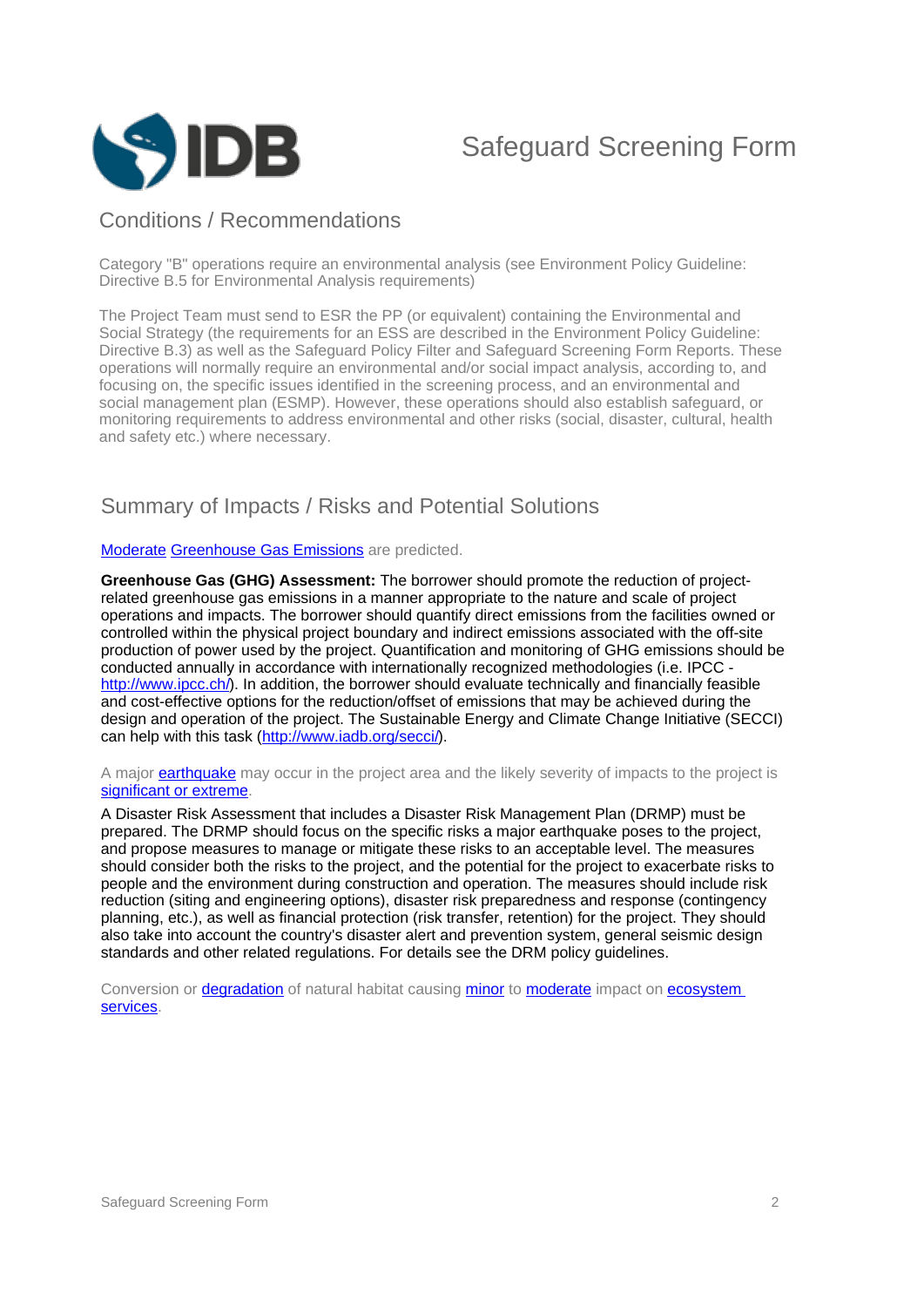

# Safeguard Screening Form

Mitigation measures presented in the Biodiversity Management Plan must be acceptable: The mitigation measures should be presented in the Biodiversity Management Plan (included in the ESMP) and should follow the mitigation hierarchy: impacts to biodiversity should be avoided in the first instance (i.e. proposed activities relocated or reconfigured); if avoidance of all impacts is not possible, those remaining should be minimized, mitigated by restoration, or compensated for. The BMP should also explain what consultation activities are planned. The BMP must define how these measures will be implemented (roles and responsibilities, monitoring, budget, etc.). Confirmation should be obtained from competent experts that they are confident that the BMP can mitigate impacts and that approval has been granted by relevant authorities. Regular (bi-annual or annual) reporting is required, in addition to independent audits of BMP. Depending on the financial product, the BMP should also be referenced in appropriate legal documentation (covenants, conditions of disbursement, project completion tests, etc.).

Generation of solid waste is **moderate** in volume, does not include **hazardous materials** and follows standards recognized by multilateral development banks.

**Solid Waste Management:** The borrower should monitor and report on waste reduction, management and disposal and may also need to develop a Waste Management Plan (which could be included in the ESMP). Effort should be placed on reducing and re-cycling solid wastes. Specifically (if applicable) in the case that national legislations have no provisions for the disposal and destruction of hazardous materials, the applicable procedures established within the Rotterdam Convention, the Stockholm Convention, the Basel Convention, the WHO List on Banned Pesticides, and the Pollution Prevention and Abatement Handbook (PPAH), should be taken into consideration.

Project construction activities are likely to lead to localized and temporary impacts (such as dust, noise, traffic etc) that will affect local communities and [workers](javascript:ShowTerm() but these are [minor](javascript:ShowTerm() to [moderate](javascript:ShowTerm() in nature.

**Construction:** The borrower should demonstrate how the construction impacts will be mitigated. Appropriate management plans and procedures should be incorporated into the ESMP. Review of implementation as well as reporting on the plan should be part of the legal documentation (covenants, conditions of disbursement, etc).

Safety issues associated with structural elements of the project (e.g. dams, public buildings etc), or road transport activities (heavy vehicle movement, transport of **hazardous materials**, etc.) exist which could result in **[moderate](javascript:ShowTerm()** health and safety [risks](javascript:ShowTerm() to local communities.

**Address Community Health Risks:** The borrower should be required to provide a plan for managing risks which could be part of the ESMP; (including details of grievances and any independent audits undertaken during the year). Compliance with the plan should be monitored and reported. Requirements for independent audits should be considered if there are questions over borrower commitment or potential outstanding community concerns.

The negative impacts from production, procurement and disposal of **hazardous materials** (excluding POPs unacceptable under the Stockholm Convention or toxic pesticides) are [minor](javascript:ShowTerm() and will comply with relevant national legislation, **[IDB requirements on hazardous material](javascript:ShowTerm()** and all applicable International Standards.

**Monitor hazardous materials use:** The borrower should document risks relating to use of hazardous materials and prepare a hazardous material management plan that indicates how hazardous materials will be managed (and community risks mitigated). This plan could be part of the ESMP.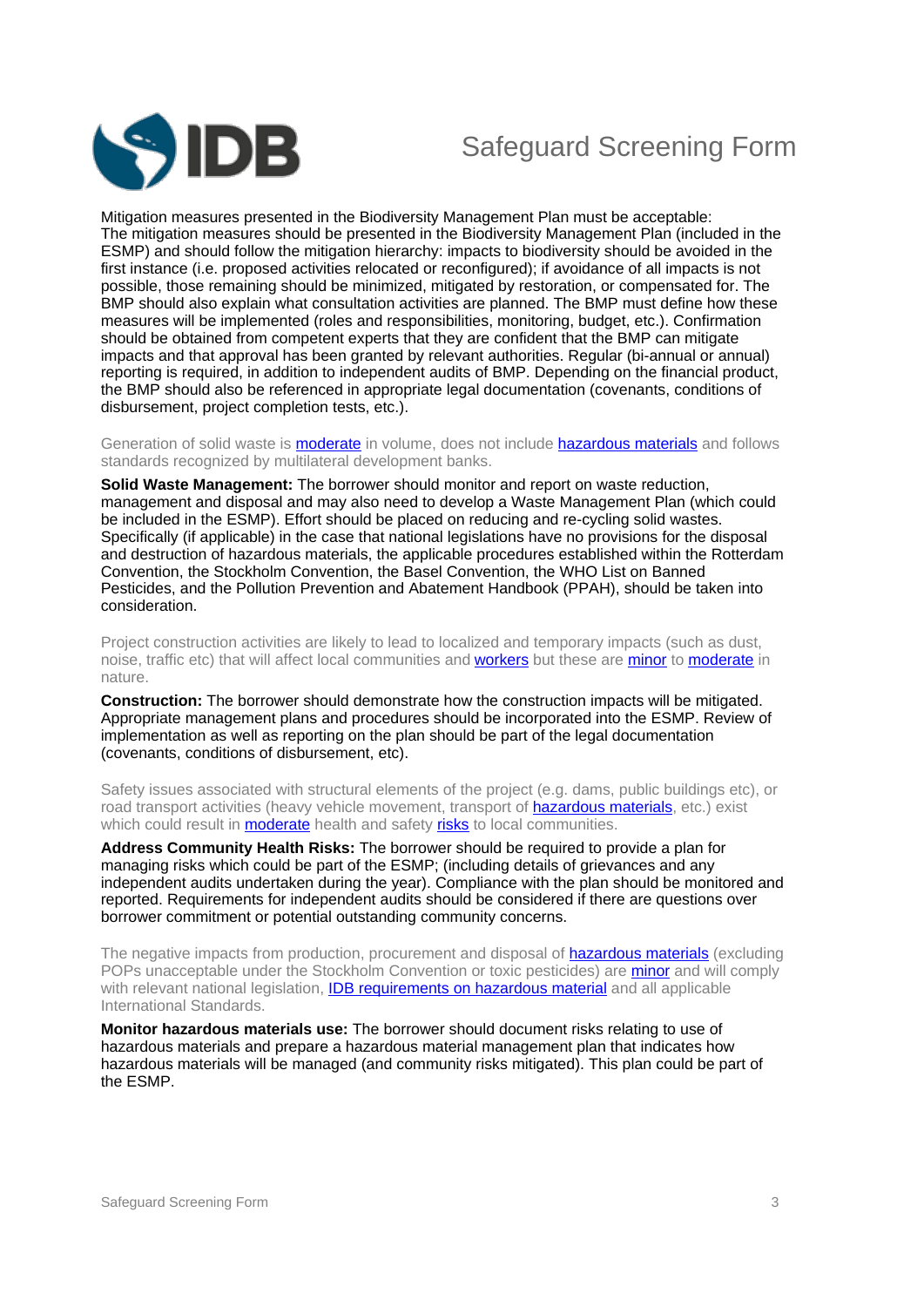

The project is in an area prone to **[hurricanes](javascript:ShowTerm()** or other [tropical storms](javascript:ShowTerm() and the likely severity of the impacts to the project is [significant or extreme.](javascript:ShowTerm()

A Disaster Risk Assessment that includes a Disaster Risk Management Plan (DRMP) must be prepared. The DRMP should focus on the specific significant or extreme risks hurricanes pose to the project, and propose measures to manage or mitigate these risks to an acceptable level. The measures should consider both the risks to the project, and the potential for the project to exacerbate risks to people and the environment during construction and operation. This must take into consideration changes in the frequency and intensity of hurricanes that is occurring with climate change. The measures should include risk reduction (siting and engineering options), disaster risk preparedness and response (contingency planning, etc.), as well as financial protection (risk transfer, retention) for the project. They should also take into account the country's disaster alert and prevention system, general design standards and other related regulations. For details see the DRM policy guidelines.

The project is located in an area prone to **coastal flooding** from **[storm surge](javascript:ShowTerm()**, high wave activity or erosion and the likely severity of the impacts to the project is **[significant or extreme.](javascript:ShowTerm()** 

A Disaster Risk Assessment that includes a Disaster Risk Management Plan (DRMP) must be prepared. The DRMP should focus on the specific risks coastal flooding poses to the project, and propose measures to manage or mitigate these risks to an acceptable level. The measures should consider both the risks to the project, and the potential for the project to exacerbate risks to people and the environment during construction and operation. The measures should include risk reduction (siting and engineering options), disaster risk preparedness and response (contingency planning, etc.), as well as financial protection (risk transfer, retention) for the project. They should also take into account the country's disaster alert and prevention system, general design standards, coastal retreat and other land use regulations and civil defense recommendations in coastal areas.

The project will or may require [involuntary resettlement](javascript:ShowTerm() and/or economic displacement of a [minor](javascript:ShowTerm() to [moderate](javascript:ShowTerm() nature (i.e. it is a [direct](javascript:ShowTerm() impact of the project) and does not affect [indigenous peoples](javascript:ShowTerm() or other vulnerable land based groups.

**Develop Resettlement Plan (RP):**The borrower should be required to develop a simple RP that could be part of the ESMP and demonstrates the following attributes: (a) successful engagement with affected parties via a process of Community Participation; (b) mechanisms for delivery of compensation in a timely and efficient fashion; (c) budgeting and internal capacity (within borrower's organization) to monitor and manage resettlement activities as necessary over the course of the project; and (d) if needed, a grievance mechanism for resettled people. Depending on the financial product, the RP should be referenced in legal documentation (covenants, conditions of disbursement, project completion tests etc.), require regular (bi-annual or annual) reporting and independent review of implementation.

Transport of [hazardous materials](javascript:ShowTerm() (e.g. fuel) with [minor](javascript:ShowTerm() to [moderate](javascript:ShowTerm() potential to cause impacts on community health and safety.

**Hazardous Materials Management:** The borrower should be required develop a hazardous materials management plan; details of grievances and any independent health and safety audits undertaken during the year should also be provided. Compliance with the plan should be monitored and reported. Depending on the financial product, this information should be referenced in appropriate legal documentation (covenants, conditions of disbursement etc). Consider requirements for independent audits if there are concerns about commitment of borrower or potential outstanding community concerns.